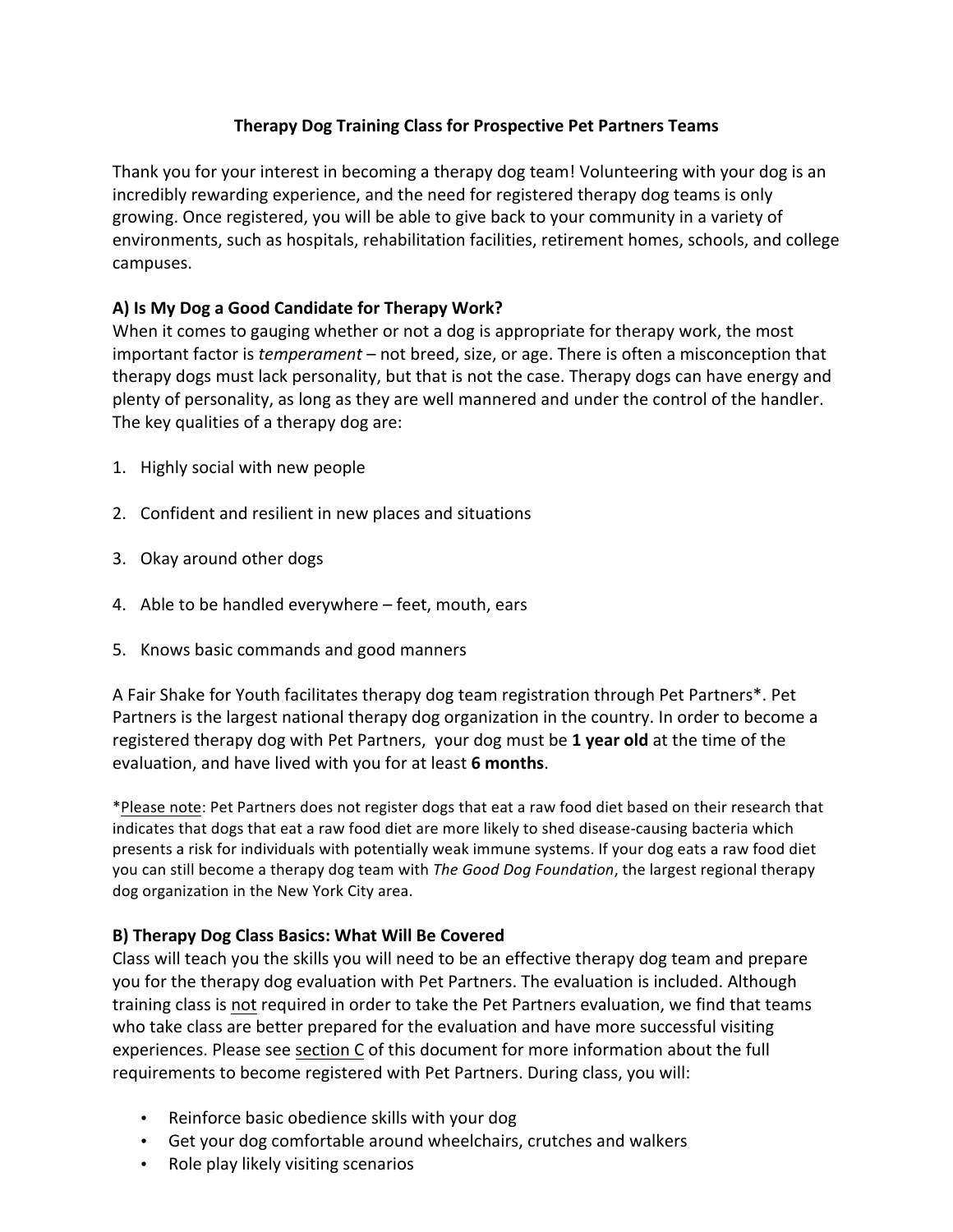- Learn to work around distractions food, toys, dogs and people
- Recognize when your dog is stressed and when to support them while visiting
- Learn what environment and population is best suited to you and your dog

Classes are taught by Jane Kopelman of All About Dogs. Jane is a consultant to the Memorial Sloan Kettering Cancer Center's Caring Canine Program, a certified trainer and behaviorist, and is the owner of an animal shelter in upstate New York.

## **C) What Else is Required?**

In order to become registered with Pet Partners, you must:

- A. Complete the handler training (the Online Handler Course [2-3 hours] OR a One-day Workshop for humans only)
- B. Pass the hands-on evaluation of you and your dog

The evaluation is an assessment of you and your dog as a team. Key exercises include polite greetings, basic manners, working with distractions and crowds, working around medical equipment, reaction to a neutral dog, and clumsy and exuberant petting. A critical element of therapy dog work is reading your dog's body language and helping them in stressful situations.

The fees for the Online Course and Workshop are \$70 and \$120, respectively. Once you pass the evaluation there is a registration fee of \$95 (or \$50 for age 55 & over), good for two years. This fee helps cover the cost of insurance for you and your dog while visiting. Pet Partners requires that you and your dog pass the hands-on evaluation every two years, as dogs, like people, change over time.

If you have any questions about class, the process of becoming registered, or whether or not your dog is appropriate for therapy work, please feel free to reach out to us at: **volunteer@afairshakeforyouth.org.**

The class application follows on the next page.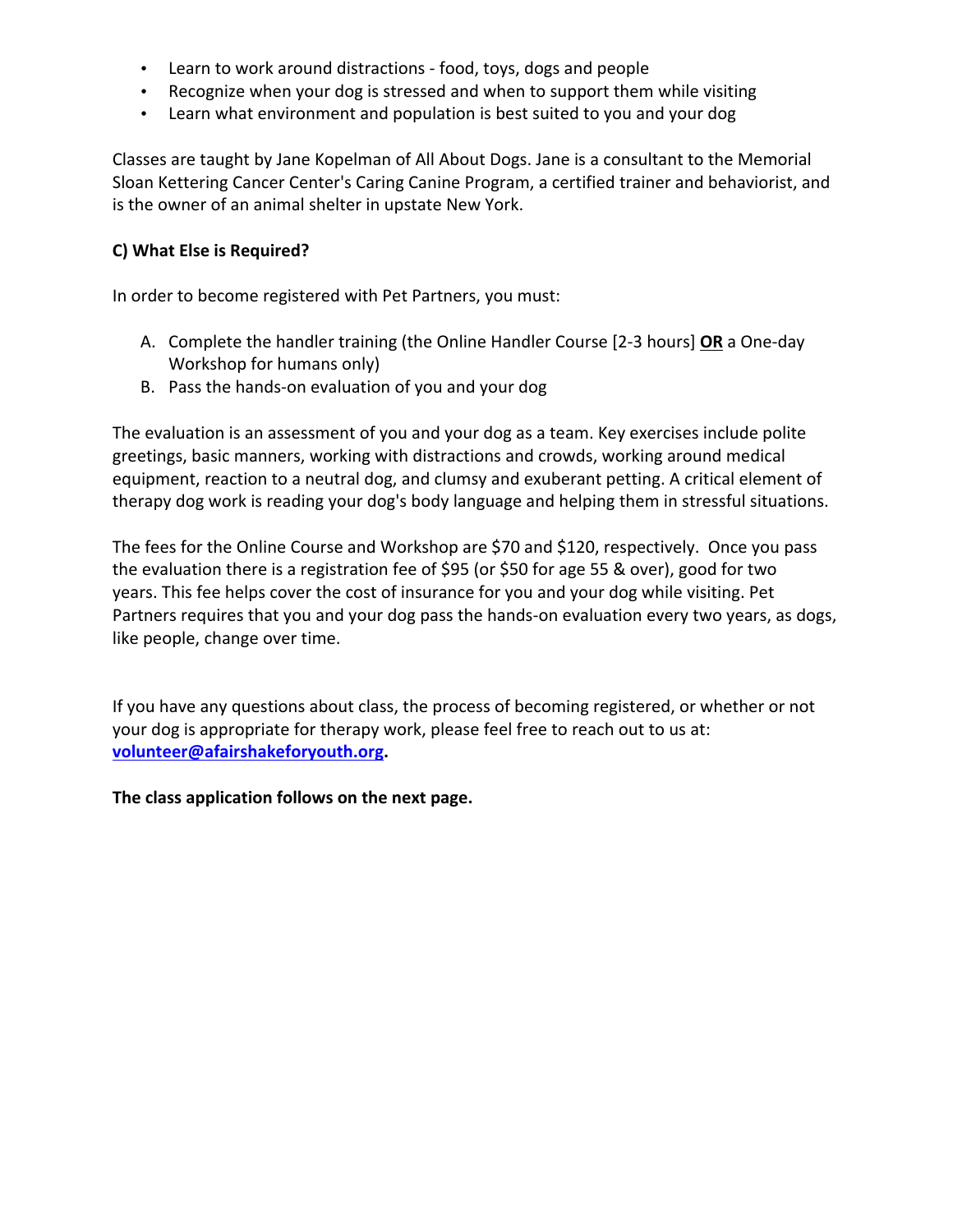# **ALL ABOUT DOGS THERAPY DOG CLASS APPLICATION Upper West Side January 2020**

| Spayed/Neutered (Y/N):___________Date of Last Rabies Vaccination:_____/_____/____                                                                                                                                                                                                                                                                |  |                 |  |  |
|--------------------------------------------------------------------------------------------------------------------------------------------------------------------------------------------------------------------------------------------------------------------------------------------------------------------------------------------------|--|-----------------|--|--|
| Address:______________________________City:________________State:___________Zip:___________________                                                                                                                                                                                                                                              |  |                 |  |  |
|                                                                                                                                                                                                                                                                                                                                                  |  |                 |  |  |
|                                                                                                                                                                                                                                                                                                                                                  |  |                 |  |  |
|                                                                                                                                                                                                                                                                                                                                                  |  |                 |  |  |
|                                                                                                                                                                                                                                                                                                                                                  |  |                 |  |  |
| *Please note: Pet Partners does not register dogs that consume a raw diet.                                                                                                                                                                                                                                                                       |  |                 |  |  |
| What kind of visiting would you like to do?<br>Children's program<br>___Adolescent program<br>___Adults<br>____Seniors<br>__READ program (elementary school children read aloud to dogs)<br>Typically, does your dog enjoy?<br>__Meeting people one-on-one<br>___Large groups of people, lots of activity<br>___Small children<br>___Adolescents |  |                 |  |  |
| Are there any people your dog might shy away from?<br>__Small children<br>Very noisy groups of people<br>People using wheelchairs/crutches                                                                                                                                                                                                       |  |                 |  |  |
|                                                                                                                                                                                                                                                                                                                                                  |  |                 |  |  |
| What are some of your dog's favorite activities?<br>Lying around on the couch watching TV                                                                                                                                                                                                                                                        |  | Getting brushed |  |  |

- \_\_\_Playing with their favorite person \_\_\_Running on the beach
	-
- \_\_\_Playing in the dog park \_\_\_Going shopping \_\_\_Getting treats from the doorman \_\_\_Playing with their dog buddy
	-

Chasing squirrels

\_\_\_Frisbee \_\_\_Other: \_\_\_\_\_\_\_\_\_\_\_\_\_\_\_\_\_\_\_\_